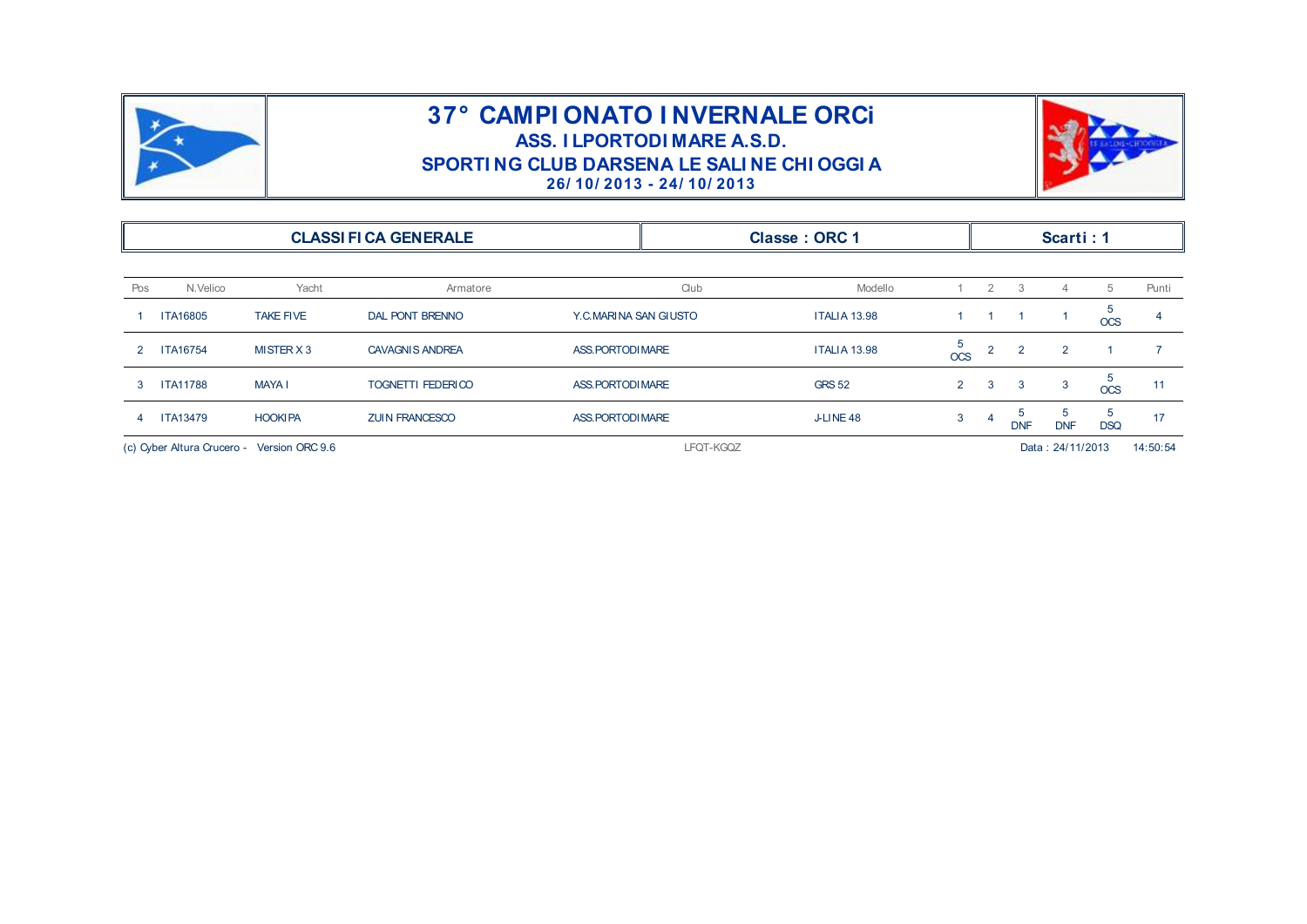



|                                 |                                            | SPORTING CLUB DARSENA LE SALINE CHI OGGI A | 26/10/2013 - 24/10/2013 |                        |                 |                 |                 |                  |                 |          |
|---------------------------------|--------------------------------------------|--------------------------------------------|-------------------------|------------------------|-----------------|-----------------|-----------------|------------------|-----------------|----------|
|                                 | <b>CLASSI FI CA GENERALE</b>               |                                            |                         | <b>Classe: ORC 2</b>   |                 |                 |                 | Scarti: 1        |                 |          |
| Pos<br>N.Velico                 | Yacht                                      | Armatore                                   | Club                    | Modello                |                 | $\overline{2}$  | 3               | 4                | 5               | Punti    |
| <b>ITA15444</b>                 | QUOTA ZERO                                 | <b>TECCHIO PAOLA</b>                       | ASS. PORTODI MARE       | <b>RIMAR 44.3</b>      |                 | 3               |                 |                  |                 | 4        |
| <b>ITA3111</b><br>$\mathcal{P}$ | <b>KEEP COOL BY OVERWIND</b>               | <b>DALBON PIER FRANCESCO</b>               | Y.C.CORTINA             | FARR 30                | 4               |                 | 4               | $\overline{2}$   | 9<br><b>OCS</b> | 11       |
| <b>ITA16868</b><br>3            | <b>KARMA</b>                               | PEGORARO VLADIMIRO                         | ASS. PORTODI MARE       | SOLARIS <sub>42</sub>  | $\overline{2}$  | 4               | $\overline{2}$  | 3                | 9<br><b>DNC</b> | 11       |
| <b>ITA14484</b>                 | <b>KALA NAG</b>                            | <b>ZENNARO GIORGIO</b>                     | D.V.VENEZIANO           | <b>FIRST 40.7</b>      | 3               | $\overline{2}$  | 3               | 4                | 9<br><b>OCS</b> | 12       |
| <b>ITA14161</b>                 | PULCINELLA DI MARE                         | <b>FINCO FILIPPO</b>                       | ASS. PORTODI MARE       | <b>GRAND SOLEIL 40</b> | 5               | 5               | 5               | 5                | 3               | 18       |
| <b>ITA15785</b>                 | <b>CAPO HORN</b>                           | <b>GENOVA STEFANO</b>                      | ASS. PORTODI MARE       | DELTA 120              | 6               | 6               | 6               | 6                | 4               | 22       |
| <b>ITA14782</b>                 | <b>SENZA PENSIERI</b>                      | PIGOZZO FERNANDO                           | ASS. PORTODI MARE       | <b>SUN FAST 43</b>     | $\overline{7}$  |                 | 9<br><b>DNF</b> | 9<br><b>DNF</b>  | $\overline{2}$  | 25       |
| <b>AUT150</b><br>8              | <b>DICKE BERTA</b>                         | ZANUSO VITTORIO                            | Y.C.LIGNANO             | <b>GRAND SOLEIL 46</b> | 9<br><b>DNC</b> | 9<br><b>DNF</b> | 9<br><b>DNF</b> | 9<br><b>DNC</b>  | 9<br><b>DNF</b> | 36       |
|                                 | (c) Cyber Altura Crucero - Version ORC 9.6 |                                            | LFQT-KGQZ               |                        |                 |                 |                 | Data: 24/11/2013 |                 | 14:51:42 |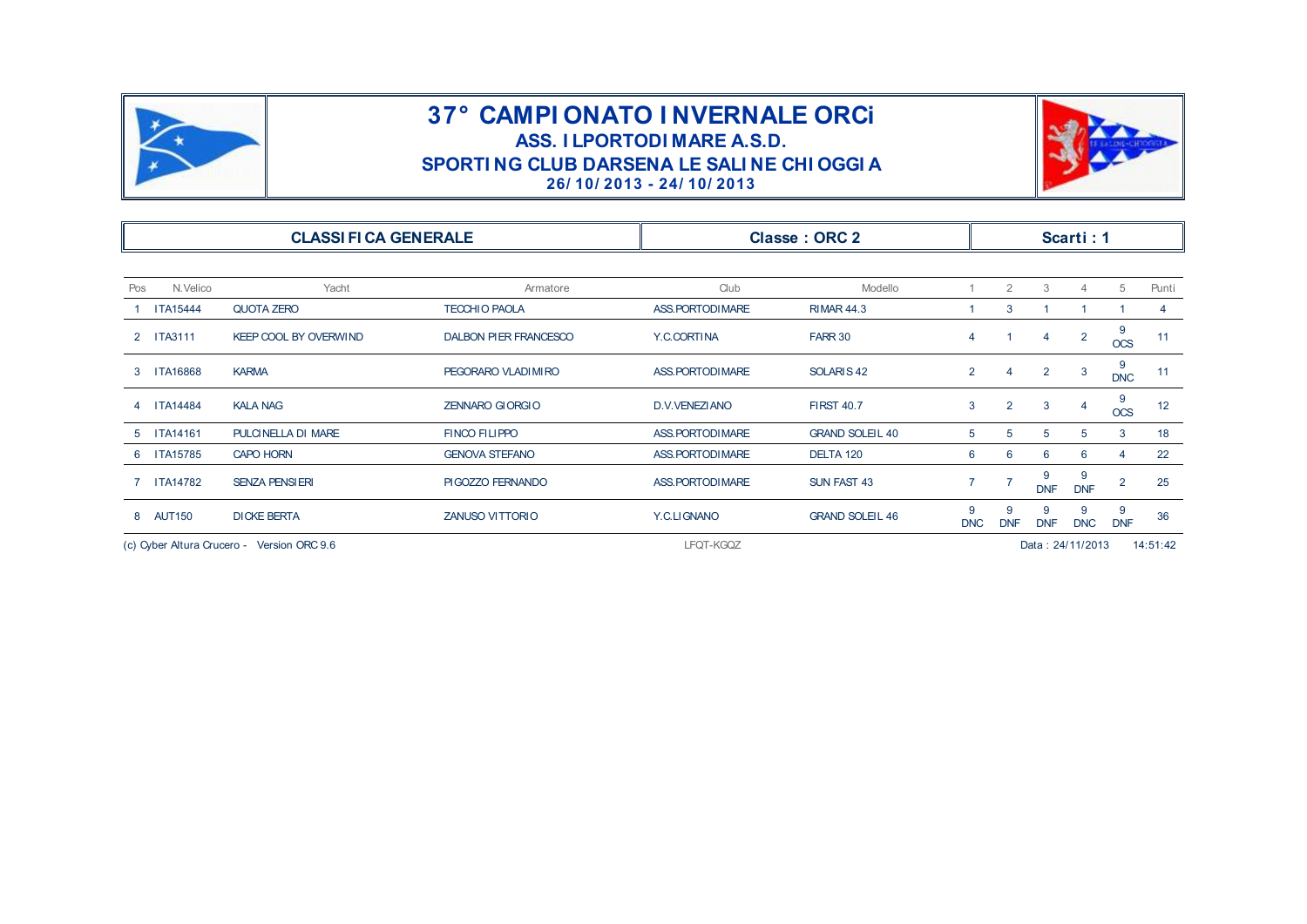



|                 |                                            | SPORTING CLUB DARSENA LE SALINE CHI OGGI A | 26/10/2013 - 24/10/2013 |                          |                  |                 |                |                  |                  |                 |
|-----------------|--------------------------------------------|--------------------------------------------|-------------------------|--------------------------|------------------|-----------------|----------------|------------------|------------------|-----------------|
|                 | <b>CLASSI FI CA GENERALE</b>               |                                            | <b>Classe: ORC 3</b>    |                          |                  |                 |                | Scarti: 1        |                  |                 |
| N.Velico<br>Pos | Yacht                                      | Armatore                                   | Club                    | Modello                  | 1                | $\overline{2}$  | 3              | $\overline{4}$   | 5                | Punti           |
| <b>ITA15190</b> | <b>OPOSSUM TEAM</b>                        | <b>EULISSE SIMONE</b>                      | D.V. VENEZIANO          | $X-35$                   | 1                | $\overline{2}$  | $\overline{2}$ | 3                | $\overline{2}$   | $7^{\circ}$     |
| 2 ITA13663      | <b>XSEA IO REGATO PER EMMA</b>             | MANTEGAZZA MARIO                           | C.N.S.M.CAORLE          | X-362 SPORT              | 4                | 5               |                | $\overline{2}$   |                  | 8               |
| 3 ITA16537      | <b>OLALLA</b>                              | CAZZOLI FABRIZIO                           | ASS. PORTODI MARE       | FIRST 35                 | $\overline{7}$   |                 | 4              |                  | $\overline{4}$   | 10 <sup>°</sup> |
| 4 ITA15095      | <b>ARKA</b>                                | RUOL P. & PERINI L.                        | ASS. PORTODI MARE       | <b>GRAND SOLEIL 37 B</b> | 3                | 4               | 3              | 4                | 3                | 13              |
| 5 ITA14957      | <b>GECKO ELETROLIGHT</b>                   | MARTINA ENRICO FRANCESCO                   | C.D.V.VENEZIA           | $X-37$ SD                | $\overline{2}$   | 3               | 5              | 5                | 5                | 15              |
| <b>ITA16599</b> | <b>FIORDILUNA</b>                          | ALBINO DUPUIS                              | C.N.CHIOGGIA            | <b>ITALIA 10.98</b>      | 5                | 6               | 6              | 9                | 8                | 25              |
| 7 ITA16051      | <b>KAOS</b>                                | <b>ZAMBON GUI DO</b>                       | C.N.S.M.CAORLE          | SALONA 37                | 8                | 10 <sup>°</sup> | -9             | 6                | $\overline{7}$   | 30              |
| 8 ITA16603      | <b>TAKE FIVE</b>                           | <b>RUSCONI STEFANO</b>                     | Y.C.ITALIANO            | FIRST 30                 | 13<br><b>DNC</b> | $11 \quad 8$    |                | 8                | 6                | 33              |
| 9 ITA14407      | <b>FREE SPIRIT</b>                         | <b>BUSINARO ROBERTO</b>                    | <b>LNI PADOVA</b>       | <b>FIRST 40.7</b>        | 11               |                 | 7 10           | $\overline{7}$   | 9                | 33              |
| 10 ITA16370     | <b>AVATAR</b>                              | <b>BORTOLASO LUIGI</b>                     | Y.C.VICENZA             | <b>DEHLER 34/35</b>      | 6                | 8               | 12             | 10               | 11               | 35              |
| 11 ITA14234     | <b>AMIRAL</b>                              | <b>BORRI GIOVANNI</b>                      | ASS. PORTODI MARE       | <b>FIRST 36.7</b>        | 10 <sup>°</sup>  | $12 \quad 7$    |                | 13<br><b>DNC</b> | 10               | 39              |
| 12 ITAH         | JOD "H"                                    | ZANUSO GUIDO                               | ASS. PORTODI MARE       | J.O.D. 35                | 9                |                 | $9$ 11         | 13<br><b>DNF</b> | 13<br><b>DNF</b> | 42              |
|                 | (c) Oyber Altura Crucero - Version ORC 9.6 |                                            | LFQT-KGQZ               |                          |                  |                 |                | Data: 24/11/2013 |                  | 14:52:36        |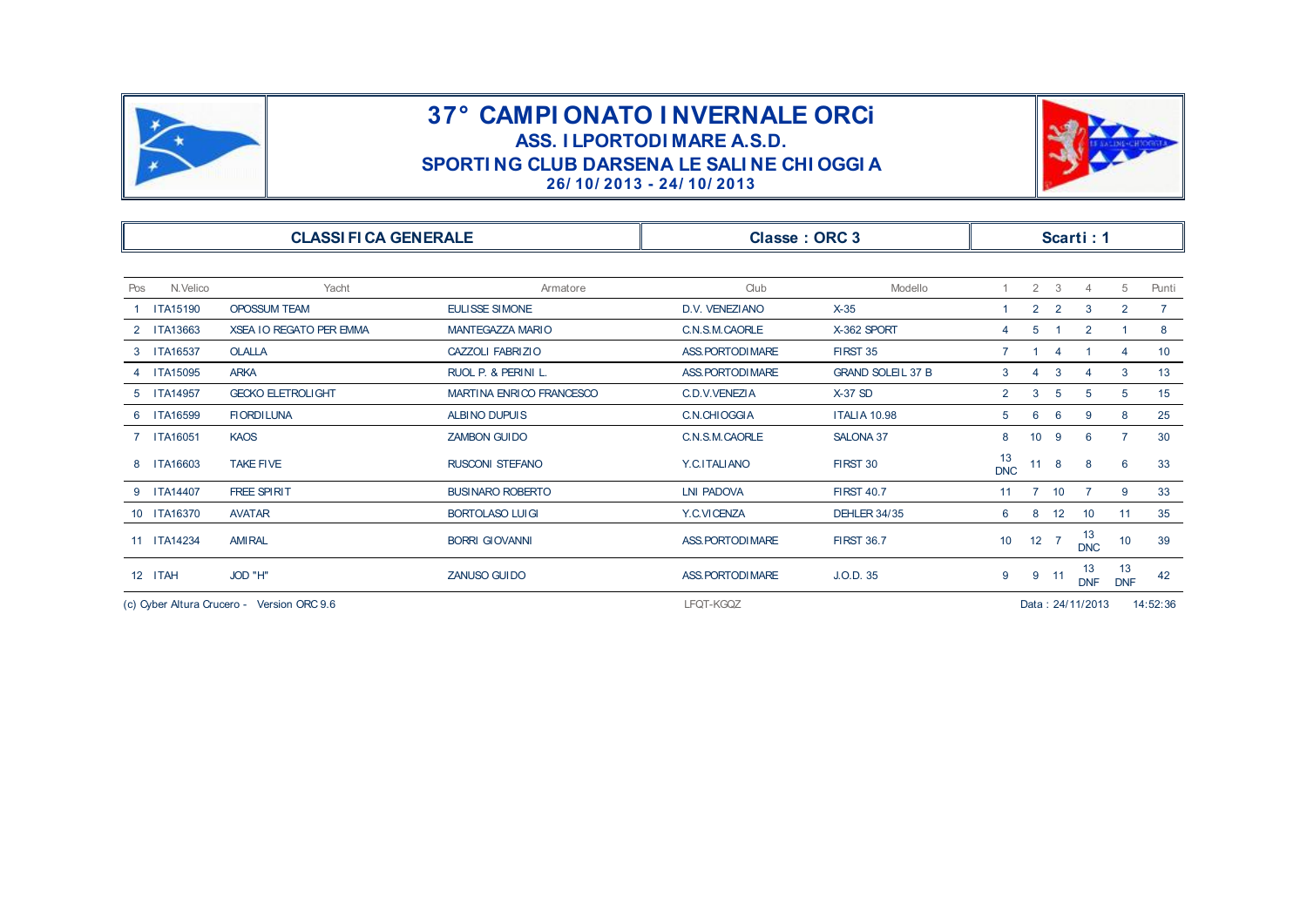



|                |                                            |                              |                          |          | SPORTING CLUB DARSENA LE SALINE CHI OGGI A<br>26/10/2013 - 24/10/2013 |                   |                              |                |                 |                  |                 |                 |
|----------------|--------------------------------------------|------------------------------|--------------------------|----------|-----------------------------------------------------------------------|-------------------|------------------------------|----------------|-----------------|------------------|-----------------|-----------------|
|                |                                            | <b>CLASSI FI CA GENERALE</b> |                          |          | Dalla Classe: ORC 4 Alla Classe: ORC 5                                |                   |                              |                |                 |                  | Scarti: 1       |                 |
| Pos            | N.Velico                                   | Yacht                        |                          | Armatore | Club                                                                  | Modello           |                              | $\overline{2}$ | 3               | $\overline{4}$   | 5               | Punti           |
|                | <b>ITA13879</b>                            | <b>INDIGO</b>                | VAUDANO FULVIO           |          | ASS. PORTODI MARE                                                     | <b>FIRST 31.7</b> | 9<br>$\overline{\text{OCS}}$ |                | $\overline{2}$  | $\overline{2}$   |                 | 6               |
| $\overline{2}$ | <b>ITA9795</b>                             | <b>ERA ORA</b>               | PIERRI ANTONINO          |          | ASS. PORTODI MARE                                                     | $3/4$ IOR         |                              | 4              |                 | -1               | $\overline{4}$  | $7^{\circ}$     |
| 3              | <b>ITA14914</b>                            | <b>CHOCOLAT</b>              | <b>GIORGI ALVISE</b>     |          | C.D.V.MESTRE                                                          | <b>DUFOUR 34</b>  | $2^{\circ}$                  | $\overline{2}$ | 9<br><b>BFD</b> | 5                | 6               | 15              |
|                | <b>ITA13849</b>                            | <b>BRIVIDO ZAPI</b>          | AMISTA' LORIS            |          | Y.C.PADOVA                                                            | <b>FIRST 31.7</b> | 4                            | 5              | 3               | 6                | 3               | 15 <sup>1</sup> |
| 5              | <b>ITA7681</b>                             | <b>MORETTO</b>               | <b>BERTI GABRIELE</b>    |          | ASS. PORTODI MARE                                                     | <b>PROTO</b>      | 3                            | 3              | 9<br><b>DNF</b> | -4               | 5               | 15              |
| 6              | <b>ITA8000</b>                             | SHAULA ITALIA                | <b>BENETTI GIULIANO</b>  |          | ASS. PORTODI MARE                                                     | <b>IOR</b> '77    | 9<br><b>OCS</b>              | 8              | 9<br><b>DNC</b> | 3                | $\overline{2}$  | 22              |
|                | <b>ITA277</b>                              | <b>BACIO RUBATO</b>          | PERENCIN RINO            |          | C.V.CONEGLIANO                                                        | <b>FIRST 27.7</b> | 6                            | 6              | 4               | $\overline{7}$   | 9<br><b>DNC</b> | 23              |
| 8              | <b>ITA16778</b>                            | <b>LITTLE BABY</b>           | <b>SFORZA GIAMPIETRO</b> |          | ASS. PORTODI MARE                                                     | <b>ELAN 310</b>   | 5 <sup>5</sup>               | $\overline{7}$ | 5               | 9<br><b>DNF</b>  | $\overline{7}$  | 24              |
|                | (c) Cyber Altura Crucero - Version ORC 9.6 |                              |                          |          | LFQT-KGQZ                                                             |                   |                              |                |                 | Data: 24/11/2013 |                 | 15:04:03        |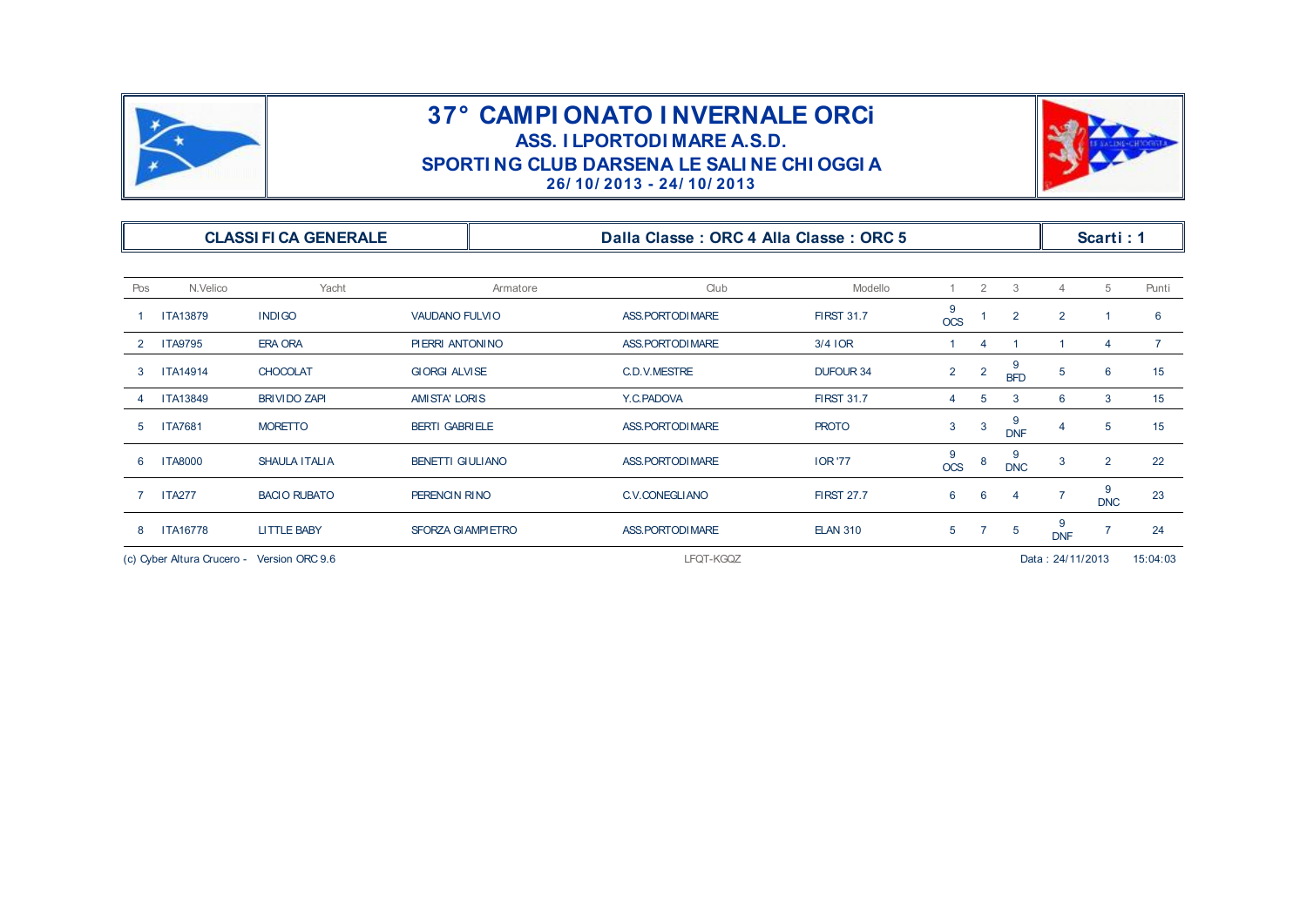



| <b>CLASSI FI CA GENERALE</b> |                 |                       |                               |                   | <b>Classe: MINIALTURA</b> |                  |                  |                  | Scarti: 1        |                  |       |
|------------------------------|-----------------|-----------------------|-------------------------------|-------------------|---------------------------|------------------|------------------|------------------|------------------|------------------|-------|
| Pos                          | N.Velico        | Yacht                 | Armatore                      | Club              | Modello                   | $\mathbf{1}$     | $\overline{2}$   | 3                | $\overline{4}$   | 5                | Punti |
|                              | 1 ITA563        | <b>CAPITAN NEMO</b>   | STOCCO T.& BOFFO G.           | Y.C.VICENZA       | MELGES 24                 | 3                | 3                | 14<br><b>DNC</b> | -1               | -1               | 8     |
| $^{2}$                       | <b>ITA13067</b> | <b>ARIEL</b>          | <b>BARION &amp; MICHIELON</b> | PADOVA YACHT CLUB | PLATU <sub>25</sub>       | $\overline{2}$   | 4                | $\mathbf{1}$     | $\overline{2}$   | 3                | 8     |
|                              | 3 ITA383        | <b>BOOMERANG</b>      | <b>SCARPA NICOLO'</b>         | ASS VELICA LIDO   | <b>FARR PLATU 25</b>      | 6                | $\overline{2}$   | $\overline{2}$   | 4                | 5                | 13    |
|                              | <b>ITA24051</b> | <b>ESTASI</b>         | <b>DAMELE FABIO</b>           | ASS. PORTODI MARE | ESTE 24                   | $\mathbf{1}$     | $\overline{7}$   | 4.5              | $\overline{7}$   | $\overline{2}$   | 14.5  |
| 5                            | <b>ITA139</b>   | <b>ARKANOE ALEALI</b> | <b>CARAMEL SERGIO</b>         | ASS. PORTODI MARE | MELGES 24                 | 5                | $\overline{1}$   | 14<br><b>DNF</b> | 3                | $6\phantom{1}6$  | 15    |
|                              | <b>ITA24088</b> | <b>MARAMAO</b>        | <b>RAVAGNAN DAVIDE</b>        | ASS. PORTODI MARE | ESTE 24                   | $\overline{4}$   | 5                | 3                | 5                | $\overline{4}$   | 16    |
|                              | 7 ITA24034      | <b>NONNA MIRTA</b>    | FANTON S. & MORELLO A.        | ASS. PORTODI MARE | ESTE 24                   | 9                | 6                | 6                | 6                | 9                | 27    |
|                              | 8 ITA719        | SPORTING CLUB         | <b>BORGATELLO NICOLA</b>      | ASS. PORTODI MARE | <b>METEOR</b>             | 8                | 8                | 4.5              | 9                | 8                | 28.5  |
| 9                            | <b>ITA635</b>   | PORTO DI JESOLO       | PELIZZOLA FEDERICO            | C.V. SAN GIUSTO   | <b>METEOR</b>             | 10               | 10               | 14<br><b>DNC</b> | 8                | $\overline{7}$   | 35    |
|                              | 10 ITA364       | <b>ALISEO</b>         | <b>RIMA FRANCESCO</b>         | C.V.MOROSINI      | $J-24$                    | 14<br><b>DNC</b> | 14<br><b>DNC</b> | 14<br><b>DNC</b> | 10               | 10               | 48    |
|                              | 11 ITA25411     | <b>SALE</b>           | <b>GRASSETTO NICOLA</b>       | Y.C.PADOVA        | <b>FARR PLATU 25</b>      |                  | 14<br><b>DNC</b> | 14<br><b>DNC</b> | 14<br><b>DNC</b> | 14<br><b>DNC</b> | 49    |
|                              | 12 ITA16862     | <b>CUCCIOLA</b>       | <b>GLORIOSO SALVATORE</b>     | <b>LNI PADOVA</b> | <b>EC 21</b>              | 14<br><b>DNF</b> | 11               | 14<br><b>DNF</b> | 11               | 14<br><b>DNF</b> | 50    |
|                              | 13 ITA11888     | PER ELISA             | <b>BERGAMO ALBERTO</b>        | D.V.VENEZIANO     | IOR Q.T.                  | 14<br><b>DNF</b> | 9                | 14<br><b>DNF</b> | 14<br><b>DNC</b> | 14<br><b>DNC</b> | 51    |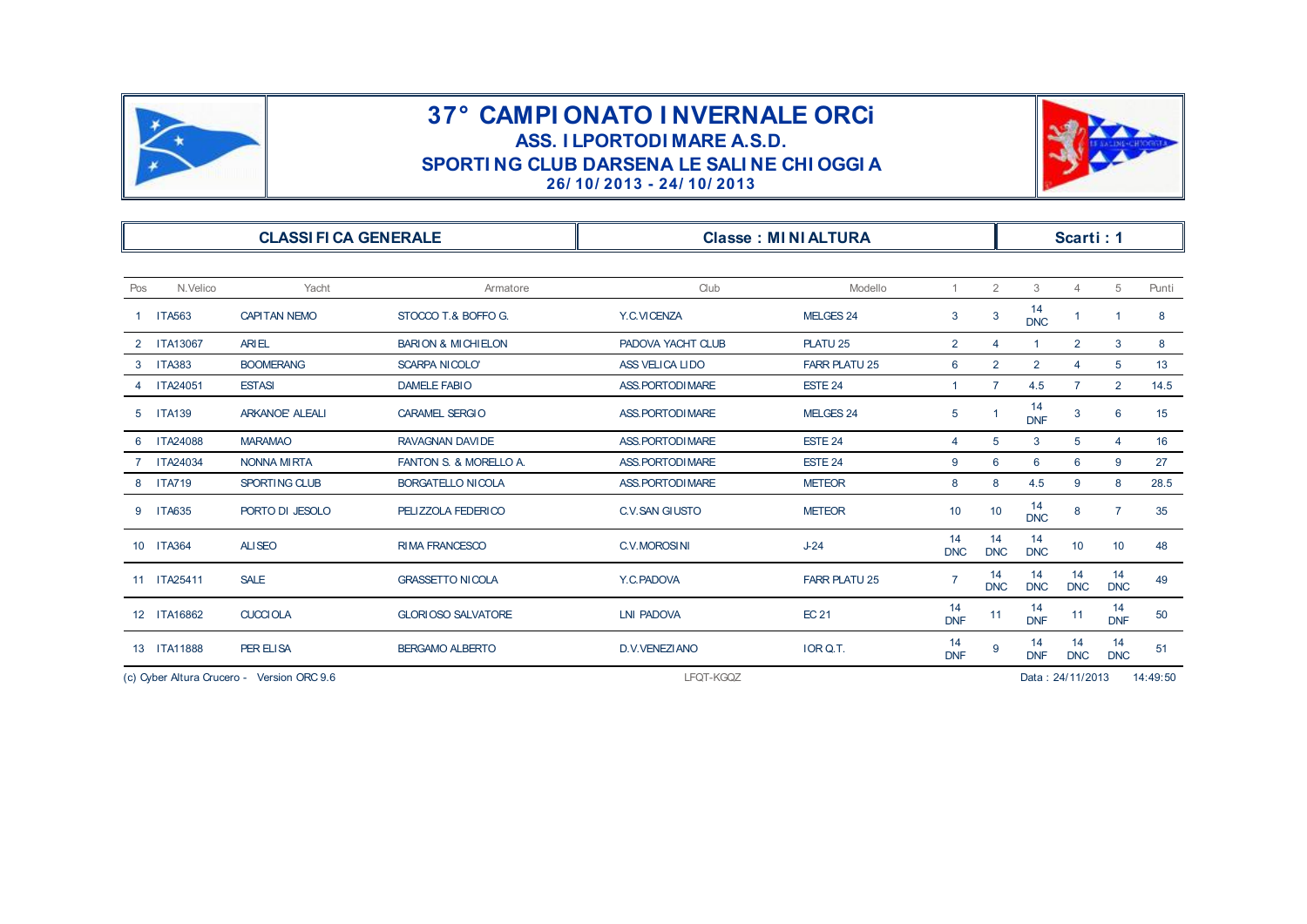



|                 |                                | SPORTING CLUB DARSENA LE SALINE CHI OGGI A | 26/10/2013 - 24/10/2013                |                          |                |                |                  |                 |                  |                 |
|-----------------|--------------------------------|--------------------------------------------|----------------------------------------|--------------------------|----------------|----------------|------------------|-----------------|------------------|-----------------|
|                 | <b>CLASSI FI CA GENERALE</b>   |                                            | Dalla Classe: ORC 1 Alla Classe: ORC 5 |                          |                |                |                  |                 | Scarti: 1        |                 |
| Pos<br>N.Velico | Yacht                          | Armatore                                   | Club                                   | Modello                  | $\mathbf{1}$   | $\overline{2}$ | 3                | $\overline{4}$  | 5                | Punti           |
| 1 ITA15190      | <b>OPOSSUM TEAM</b>            | EULISSE SIMONE                             | D.V. VENEZIANO                         | $X-35$                   | $\mathbf{1}$   | $\overline{2}$ | $\overline{4}$   | $\overline{4}$  | $\overline{2}$   | 9               |
| 2 ITA13663      | <b>XSEA IO REGATO PER EMMA</b> | <b>MANTEGAZZA MARIO</b>                    | C.N.S.M.CAORLE                         | X-362 SPORT              | 8              | 5              | $\overline{2}$   | $\overline{2}$  | $\mathbf{1}$     | 10 <sup>°</sup> |
| 3 ITA16537      | <b>OLALLA</b>                  | CAZZOLI FABRIZIO                           | ASS. PORTODI MARE                      | FIRST 35                 | 13             | $\overline{1}$ | $7^{\circ}$      | $\overline{1}$  | 5                | 14              |
| 4 ITA16805      | <b>TAKE FIVE</b>               | <b>DAL PONT BRENNO</b>                     | Y.C.MARINA SAN GIUSTO                  | <b>ITALIA 13.98</b>      | $\overline{2}$ | $\overline{7}$ | $\mathbf{1}$     | $\overline{7}$  | 33<br><b>OCS</b> | 17              |
| 5 ITA15095      | <b>ARKA</b>                    | RUOL P. & PERINI L.                        | ASS. PORTODI MARE                      | <b>GRAND SOLEIL 37 B</b> | 5              | 4              | 5                | 6               | 3                | 17 <sup>2</sup> |
| 6 ITA15444      | <b>QUOTA ZERO</b>              | <b>TECCHIO PAOLA</b>                       | ASS. PORTODI MARE                      | <b>RIMAR 44.3</b>        | 4              | 16             | 6                | 3               | 6                | 19              |
| 7 ITA14957      | <b>GECKO ELETROLIGHT</b>       | MARTINA ENRICO FRANCESCO                   | C.D.V.VENEZIA                          | $X-37$ SD                | 3              | 3              | 8                | 9               | $\overline{7}$   | 21              |
| 8 ITA16754      | MISTER X 3                     | <b>CAVAGNIS ANDREA</b>                     | ASS. PORTODI MARE                      | <b>ITALIA 13.98</b>      | 33<br>OCS      | 13.5           | 3                | 8               | 4                | 28.5            |
| 9 ITA13879      | <b>INDIGO</b>                  | VAUDANO FULVIO                             | ASS. PORTODI MARE                      | <b>FIRST 31.7</b>        | 33<br>$OCS$    | 6              | 12               | 13              | 8                | 39              |
| 10 ITA3111      | <b>KEEP COOL BY OVERWIND</b>   | <b>DALBON PIER FRANCESCO</b>               | Y.C.CORTINA                            | FARR 30                  | 9              | 12             | 14               | $5\overline{)}$ | 33<br><b>OCS</b> | 40              |
| 11 ITA16868     | <b>KARMA</b>                   | PEGORARO VLADI MI RO                       | ASS. PORTODI MARE                      | SOLARIS <sub>42</sub>    | 6              | 17             | 9                | 11              | 33<br><b>DNC</b> | 43              |
| 12 ITA9795      | <b>ERA ORA</b>                 | PIERRI ANTONINO                            | <b>ASS. PORTODI MARE</b>               | 3/4 IOR                  | 10             | 13.5           | 11               | 10              | 13               | 44              |
| 13 ITA14484     | <b>KALA NAG</b>                | <b>ZENNARO GIORGIO</b>                     | D.V.VENEZIANO                          | <b>FIRST 40.7</b>        | $\overline{7}$ | 15             | 10               | 14              | 33<br><b>OCS</b> | 46              |
| 14 ITA16599     | <b>FIORDILUNA</b>              | <b>ALBINO DUPUIS</b>                       | C.N.CHIOGGIA                           | <b>ITALIA 10.98</b>      | 11             | 8              | 16               | 18              | 16               | 51              |
| 15 ITA16051     | <b>KAOS</b>                    | <b>ZAMBON GUIDO</b>                        | C.N.S.M.CAORLE                         | <b>SALONA 37</b>         | 15             | 22             | 19               | 12              | 15               | 61              |
| 16 ITA14407     | FREE SPIRIT                    | <b>BUSINARO ROBERTO</b>                    | <b>LNI PADOVA</b>                      | <b>FIRST 40.7</b>        | 23             | 10             | 20               | 16              | 17               | 63              |
| 17 ITA13849     | <b>BRIVIDO ZAPI</b>            | <b>AMISTA' LORIS</b>                       | Y.C.PADOVA                             | <b>FIRST 31.7</b>        | 19             | 20             | 13               | 25              | 12               | 64              |
| 18 ITA14161     | PULCINELLA DI MARE             | <b>FINCO FILIPPO</b>                       | ASS. PORTODI MARE                      | <b>GRAND SOLEL 40</b>    | 16             | 18             | 15               | 15              | 18               | 64              |
| 19 ITA7681      | <b>MORETTO</b>                 | <b>BERTI GABRIELE</b>                      | ASS. PORTODI MARE                      | <b>PROTO</b>             | 17             | 11             | 33<br><b>DNF</b> | 23              | 14               | 65              |
| 20 ITA14914     | <b>CHOCOLAT</b>                | <b>GIORGI ALVISE</b>                       | C.D.V.MESTRE                           | <b>DUFOUR 34</b>         | 14             | 9              | 33<br><b>BFD</b> | 24              | 19               | 66              |